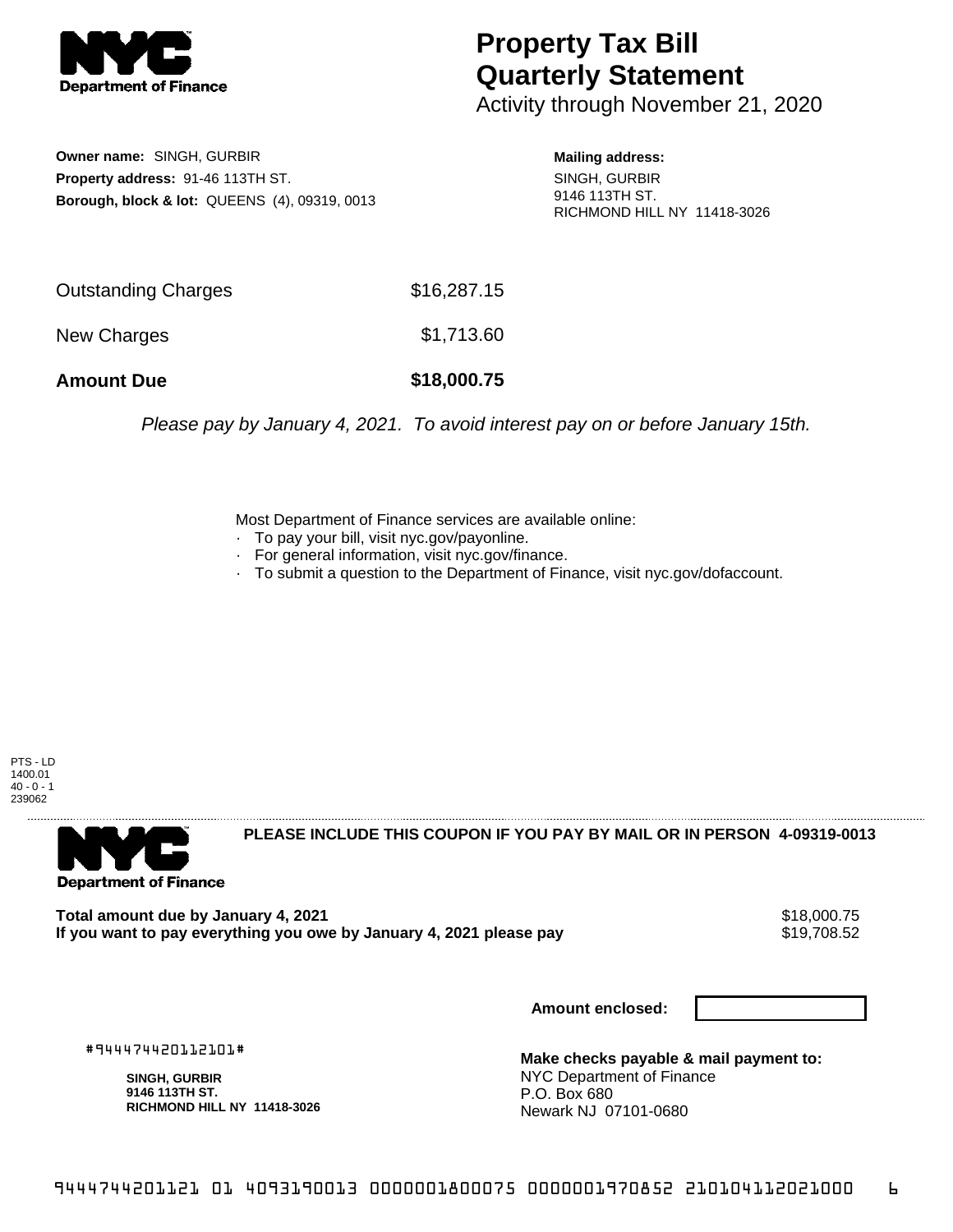

| <b>Billing Summary</b>                                                     | <b>Activity Date Due Date</b>           | <b>Amount</b> |
|----------------------------------------------------------------------------|-----------------------------------------|---------------|
| Outstanding charges including interest and payments                        |                                         | \$16,287.15   |
| <b>Finance-Property Tax</b>                                                | 01/01/2021                              | \$1,733.58    |
| <b>Adopted Tax Rate</b>                                                    |                                         | $$-19.98$     |
| <b>Total amount due</b>                                                    |                                         | \$18,000.75   |
| <b>Tax Year Charges Remaining</b>                                          | <b>Activity Date</b><br><b>Due Date</b> | Amount        |
| <b>Finance-Property Tax</b>                                                | 04/01/2021                              | \$1,733.58    |
| <b>Adopted Tax Rate</b>                                                    |                                         | $$-19.98$     |
| Total tax year charges remaining                                           |                                         | \$1,713.60    |
| If you want to pay everything you owe by January 4, 2021 please pay        |                                         | \$19,708.52   |
| If you pay everything you owe by January 4, 2021, you would save:          |                                         | \$5.83        |
| How We Calculated Your Property Tax For July 1, 2020 Through June 30, 2021 |                                         |               |
|                                                                            | Overall                                 |               |
| Tax class 1 - Small Home, Less Than 4 Families                             | <b>Tax Rate</b>                         |               |
| Original tax rate billed                                                   | 21.1670%                                |               |
| New Tax rate                                                               | 21.0450%                                |               |
| <b>Estimated Market Value \$770,000</b>                                    |                                         |               |
|                                                                            |                                         | <b>Taxes</b>  |
| <b>Billable Assessed Value</b>                                             | \$32,760                                |               |
| <b>Taxable Value</b>                                                       | \$32,760 x 21.0450%                     |               |
| <b>Tax Before Abatements and STAR</b>                                      | \$6,894.36                              | \$6,894.36    |
| Annual property tax                                                        |                                         | \$6,894.36    |
| Original property tax billed in June 2020                                  |                                         | \$6,934.32    |
| <b>Change In Property Tax Bill Based On New Tax Rate</b>                   |                                         | $$ -39.96$    |

Please call 311 to speak to a representative to make a property tax payment by telephone.

For information about the interest rate charged on late payments, visit nyc.gov/taxbill.

## **Home banking payment instructions:**

- 1. **Log** into your bank or online bill pay website.
- 2. **Add** the new payee: NYC DOF Property Tax. Enter your account number, which is your boro, block and lot, as it appears here: 4-09319-0013 . You may also need to enter the address for the Department of Finance. The address is P.O. Box 680, Newark NJ 07101-0680.
- 3. **Schedule** your online payment using your checking or savings account.

## **Did Your Mailing Address Change?**

If so, please visit us at **nyc.gov/changemailingaddress** or call **311.**

When you provide a check as payment, you authorize us either to use information from your check to make a one-time electronic fund transfer from your account or to process the payment as a check transaction.